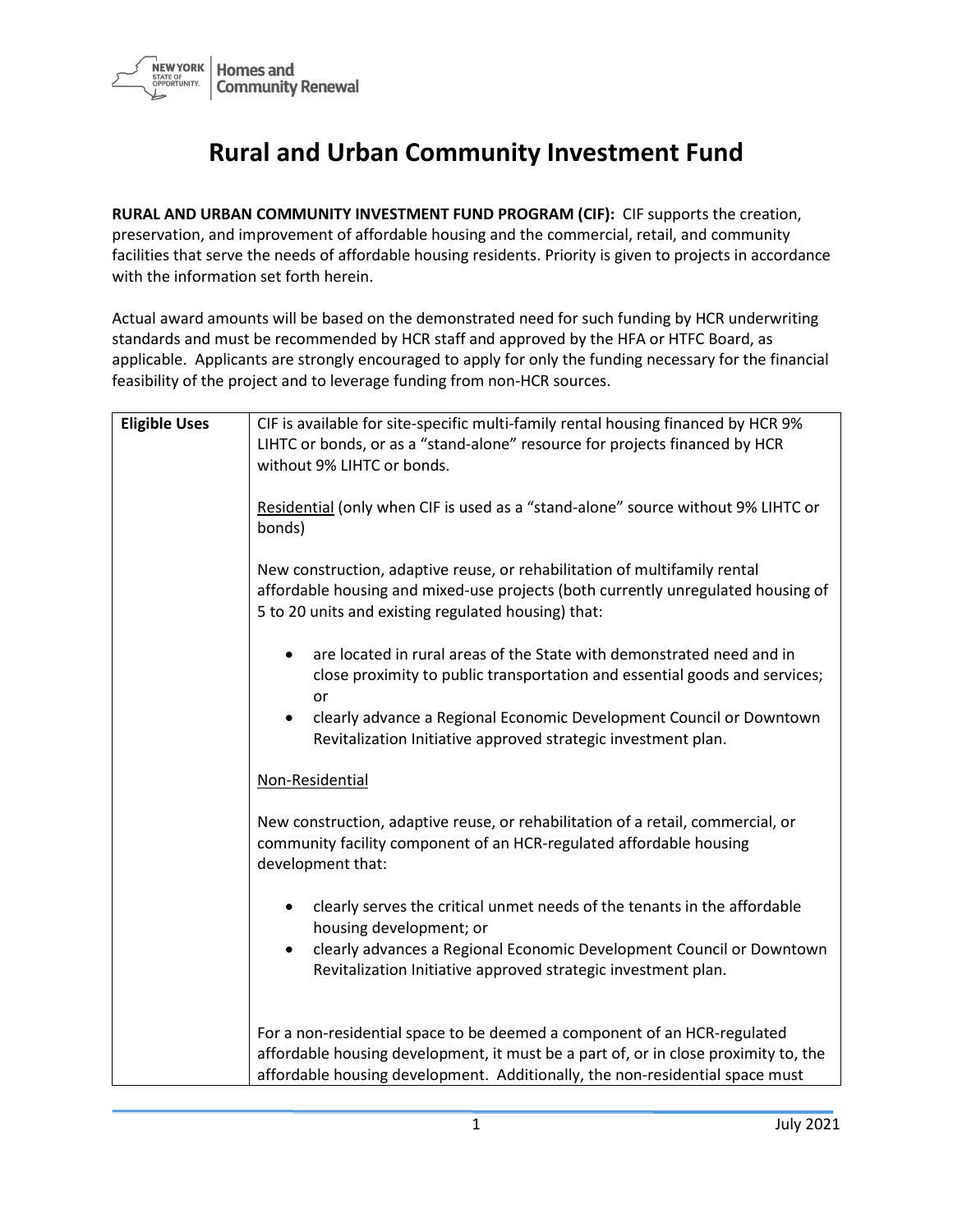|                                                        | either share an ownership interest with the affordable housing development or<br>have a signed written agreement with the affordable housing development which<br>sets forth that the non-residential use will benefit and serve the needs of tenants<br>residing in the affordable housing development by providing employment,<br>education and training, opportunities, support services, or other similar activities.<br>The agency will evaluate the proposed plans for the non-residential space along<br>with the applicant's past experience in managing/operating a non-residential<br>space. |
|--------------------------------------------------------|--------------------------------------------------------------------------------------------------------------------------------------------------------------------------------------------------------------------------------------------------------------------------------------------------------------------------------------------------------------------------------------------------------------------------------------------------------------------------------------------------------------------------------------------------------------------------------------------------------|
|                                                        | Eligible costs are the hard and related soft costs of the activities above. In general,<br>costs of furniture and furnishings are not eligible for CIF funding.                                                                                                                                                                                                                                                                                                                                                                                                                                        |
|                                                        | Construction financing available when CIF funds are awarded in conjunction with<br>HFA bonds prior to construction closing. Otherwise, permanent financing only.                                                                                                                                                                                                                                                                                                                                                                                                                                       |
| <b>Area Median</b><br>Income<br><b>Restrictions</b>    | For residential uses, at least 70% of the units must have a household income limit<br>at or below 90% AMI.                                                                                                                                                                                                                                                                                                                                                                                                                                                                                             |
|                                                        | For non-residential uses, the project must be associated with an HCR-regulated<br>affordable housing development in which at least 70% of the units have a<br>household income limit at or below 90% AMI.                                                                                                                                                                                                                                                                                                                                                                                              |
| <b>Per Project</b><br><b>Maximum</b><br>Award          | \$2,000,000 total for both residential and non-residential CIF financing. For non-<br>residential uses, the maximum amount will be limited to that needed to ensure<br>that project income will be sufficient to support the cost of financing and<br>operating the space of the non-residential portion of the project.                                                                                                                                                                                                                                                                               |
| <b>Per Residential</b><br><b>Unit Maximum</b><br>Award | Up to \$60,000 per housing unit for residential affordable housing preservation or<br>rehabilitation; up to \$150,000 per affordable housing unit involving new<br>construction or adaptive reuse.                                                                                                                                                                                                                                                                                                                                                                                                     |
| <b>Interest Rate</b><br>and Loan Terms                 | 0.5% interest-only paid during construction and permanent. Minimum 10 year<br>term or co-terminus with any HCR subsidy, or 30 years for residential projects<br>without HCR 9% LIHTC or bonds, maximum of 50 years.                                                                                                                                                                                                                                                                                                                                                                                    |
| <b>Priorities</b>                                      | Residential projects that:                                                                                                                                                                                                                                                                                                                                                                                                                                                                                                                                                                             |
|                                                        | • Preserve rural affordable housing that is regulated by HCR; or                                                                                                                                                                                                                                                                                                                                                                                                                                                                                                                                       |
|                                                        | • Preserve rural affordable housing receiving Rural Rental Assistance Program<br>("RRAP") funds that propose a scope of work that extends the useful life of the<br>development by no less than 30 years, that demonstrate the rehabilitation and<br>plan of finance will result in a reduction to RRAP funding, and for which at least<br>90% of the total project costs are directly related to hard costs; or                                                                                                                                                                                       |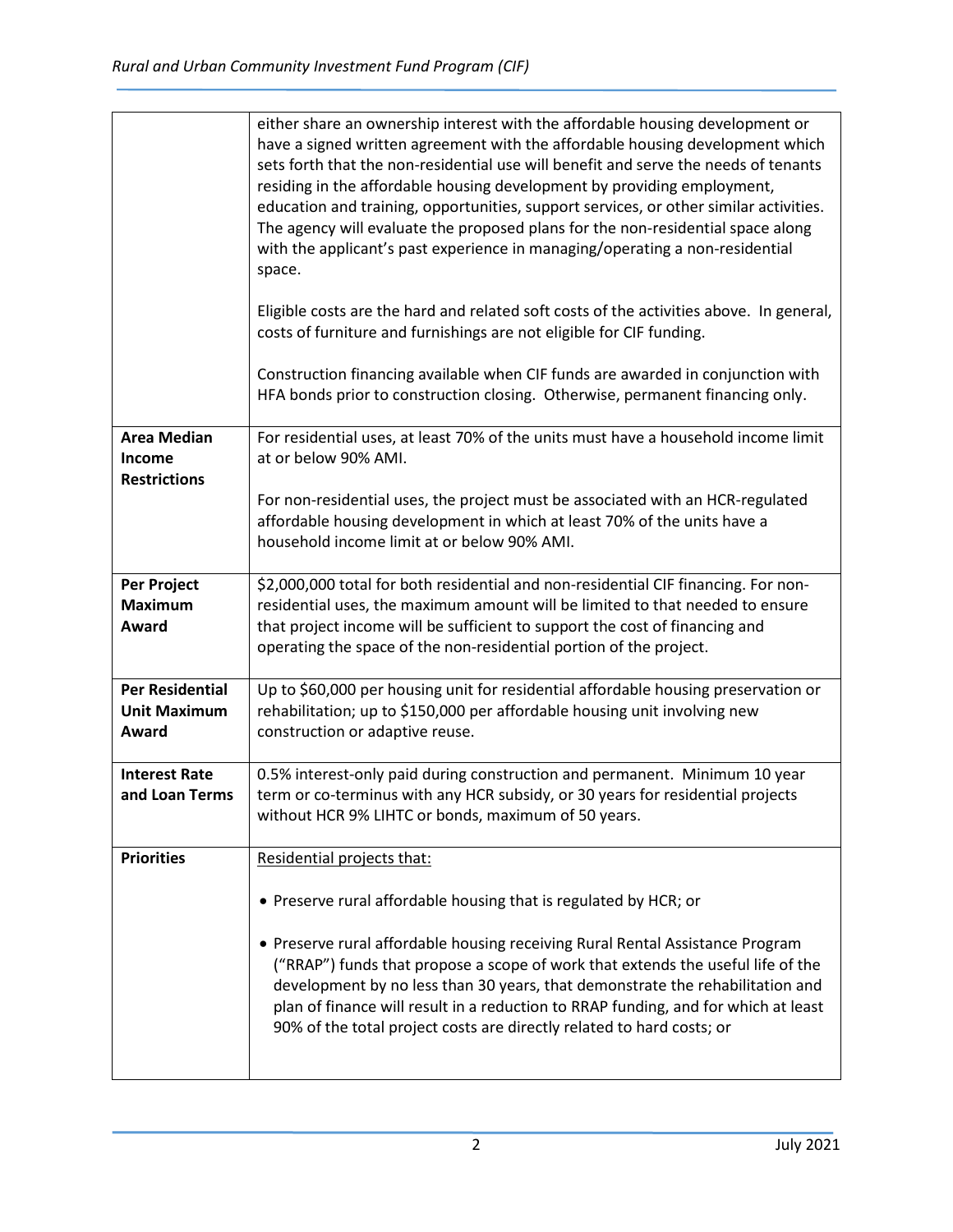|                                                                       | • Preserve USDA Rural Development projects and rural housing authority projects<br>where at least 90% of the total project costs for preservation are hard costs or<br>related to hard costs; or                                                                                                                                                          |
|-----------------------------------------------------------------------|-----------------------------------------------------------------------------------------------------------------------------------------------------------------------------------------------------------------------------------------------------------------------------------------------------------------------------------------------------------|
|                                                                       | • Clearly advance a Downtown Revitalization Initiative approved strategic<br>investment plan; or                                                                                                                                                                                                                                                          |
|                                                                       | • Are located in close proximity to public transportation and essential goods and<br>services.                                                                                                                                                                                                                                                            |
|                                                                       | Non-residential projects that:                                                                                                                                                                                                                                                                                                                            |
|                                                                       | • Address a critical unmet community need in the development's primary market<br>area; or                                                                                                                                                                                                                                                                 |
|                                                                       | • Advance local community revitalization efforts, including the Downtown<br>Revitalization Initiative.                                                                                                                                                                                                                                                    |
| <b>Scoring Criteria</b><br>(for CIF stand-<br>alone projects<br>only) | For affordable housing preservation: Affordable Housing Need (20), Organization<br>Capacity/Experience/Past Performance (20), Rehabilitation Investment as<br>Percentage of Total Project Costs (15), Leveraging (10), Readiness and<br>Implementation (15), Rehabilitation Needs (20).                                                                   |
|                                                                       | For new construction, adaptive reuse, and/or rehabilitation of currently<br>unregulated housing: Affordable Housing Need (20), Community<br>Impact/Revitalization (20), Organization Capacity/Experience/Past Performance<br>(10), Consistency with Activity Priorities (15), Leveraging (10), Readiness and<br>Implementation (15), Green Building (10). |
|                                                                       | For non-residential uses: Community Impact/Revitalization (20), Leveraging (15),<br>Organization Capacity/Experience/Past Performance (20), Consistency with<br>Activity Priorities (20), Readiness and Implementation (25)                                                                                                                               |
| Eligible<br><b>Applicants</b>                                         | Not-for-profit corporations or charitable organizations, or a wholly owned<br>subsidiary of such corporation or organization, or private for-profit developers.                                                                                                                                                                                           |
| <b>Regulatory</b><br><b>Agreement</b><br><b>Requirements</b>          | CIF-funded residential units will be subject to a 30 year regulatory term or be<br>coterminus with existing HCR or other government agency regulatory agreement.                                                                                                                                                                                          |
|                                                                       | A commercial, retail or community facility space financed with CIF funds will be<br>subject to a regulatory term that is coterminous with any HCR regulatory<br>agreement on the project's affordable residential component or a minimum of 10<br>years.                                                                                                  |
|                                                                       | HCR reserves the right to include restrictive language in the CIF regulatory<br>agreement and/or the CIF funding commitment to ensure the acceptability of<br>non-residential tenants. HCR may also require as a condition of award that                                                                                                                  |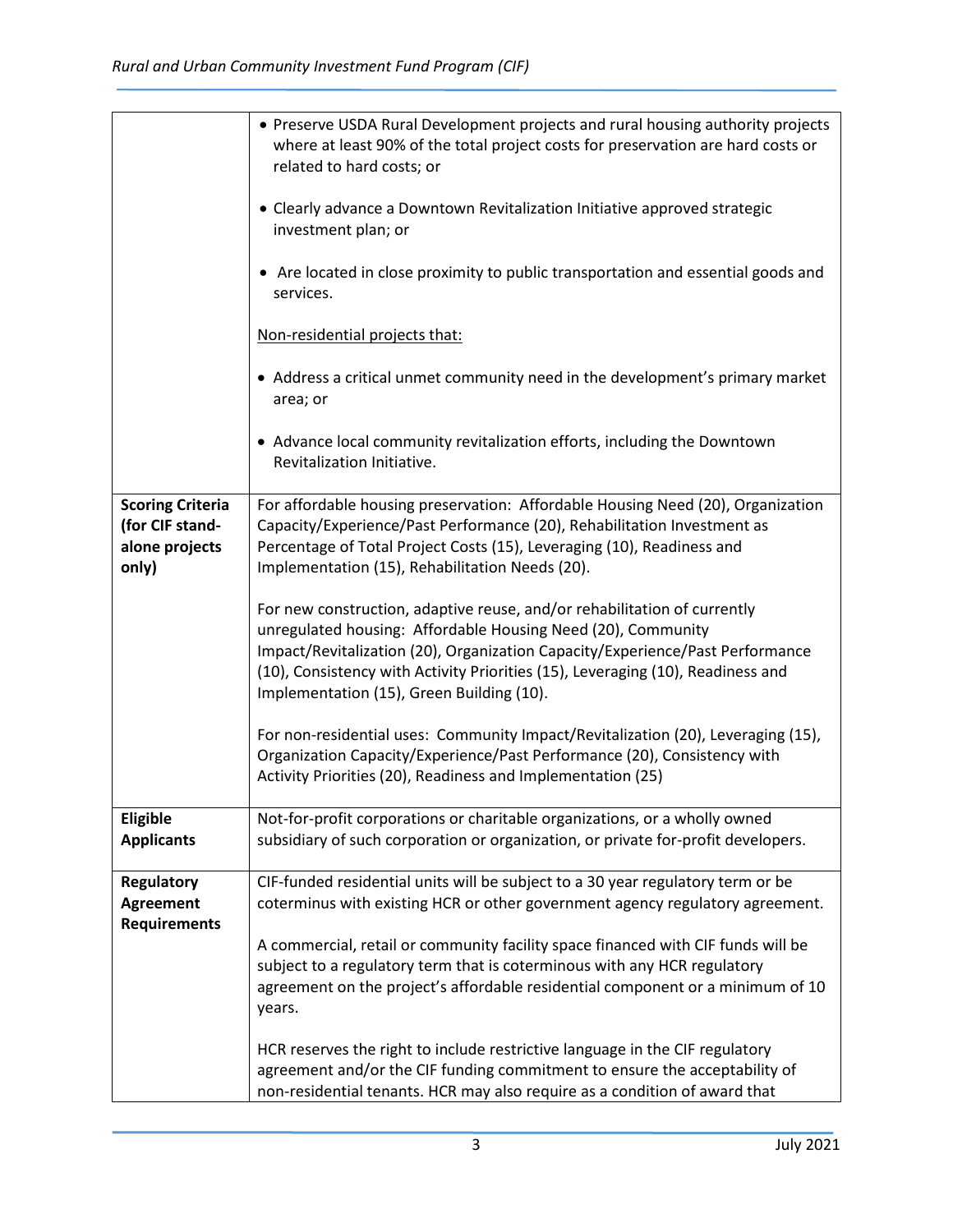|                        | successful applicants lease all or part of the non-residential space prior to       |
|------------------------|-------------------------------------------------------------------------------------|
|                        | permanent financing closing.                                                        |
|                        |                                                                                     |
| <b>Reserve</b>         | <b>Residential Projects:</b>                                                        |
| <b>Requirements</b>    | Annual Operating Reserve - 3% of gross rents                                        |
| (applicable only       | Annual Replacement Reserve - annual replacement reserve contribution of .5% of      |
| to CIF stand-          | total construction cost capped at \$800 per unit for family /non-senior; \$400 per  |
| alone projects)        | unit for senior projects.                                                           |
|                        |                                                                                     |
|                        | Non-Residential Projects:                                                           |
|                        | Capitalized Replacement Reserve -1% of Total Non-Residential Development Cost       |
|                        |                                                                                     |
|                        | Annual Operating Reserve - See Operating Cost Payment Guarantee requirement         |
|                        | in the Underwriting Criteria section.                                               |
|                        | Annual Replacement Reserve - 3% of gross non-residential rents                      |
|                        |                                                                                     |
| <b>Additional</b>      | Applicants are required to provide a 1/3 match of the requested CIF funding         |
| <b>Eligibility and</b> | amount, which includes but is not limited to cash, developer equity, deferred       |
| <b>Underwriting</b>    | developer fee, donated property, and other resources as qualified in the            |
| <b>Criteria</b>        | applications' development budget and supported by the funding commitment            |
|                        | documentation. This match requirement may be reduced or waived if the project       |
|                        | is located in a FEMA or SEMO declared disaster area.                                |
|                        |                                                                                     |
|                        | Applicants should demonstrate in the operating budget and market                    |
|                        | documentation that CIF funds will reduce debt service costs such that the           |
|                        | commercial leases will be sufficient to cover all debt service and operating costs  |
|                        | associated with the non-residential space. In developing the operating budget,      |
|                        | applicants must assume an industry standard vacancy rate of 10 percent for the      |
|                        | non-residential space.                                                              |
|                        |                                                                                     |
|                        | Applicants must provide a market study for new housing and a market analysis or     |
|                        | other evidence acceptable to HCR clearly demonstrating that there is sufficient     |
|                        | demand for the proposed non-residential use at rents assumed in the income and      |
|                        | operating budget. The market analysis must include information about the            |
|                        | existing market and detail the commercial rents (including per square foot cost) of |
|                        |                                                                                     |
|                        | comparable commercial space in the immediate market area. At the sole               |
|                        | discretion of the Agency, HCR may consider other information in assessing market    |
|                        | demand for non-residential space.                                                   |
|                        |                                                                                     |
|                        | Applicants must provide at least one letter of interest or commitment from a        |
|                        | prospective tenant for each non-residential space. Additional letters and/or firm   |
|                        | commitments from prospective tenants are strongly encouraged. Such letters          |
|                        | and/or commitments must identify the amount per square foot such prospective        |
|                        | tenant would be willing to pay for the finished space.                              |
|                        |                                                                                     |
|                        | CIF funds may be used only to cover development costs. CIF funds may not be         |
|                        | used to support ongoing operating costs. Cross subsidization between residential    |
|                        | and non-residential operations is not permitted; income from the residential        |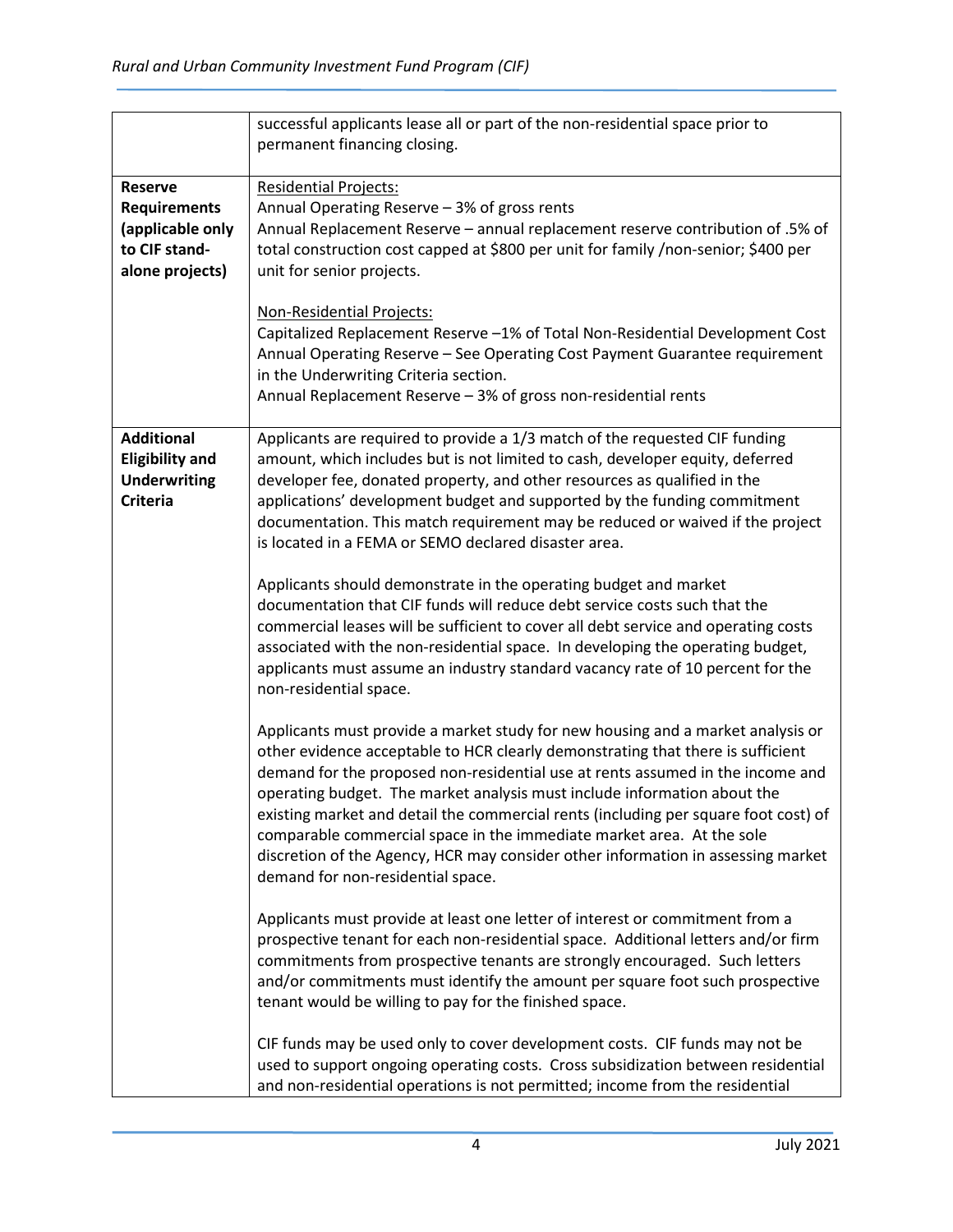|                                          | component of the project may not be used to support the operations of<br>commercial, retail, and/or community facility space. Each residential and non-<br>residential component will be underwritten separately and must be financially<br>independent from a development and operating perspective.<br>For all CIF funded non-residential space, owners shall be required to enter into a<br>master lease, provide an operating cost payment guarantee, establish a<br>condominium for the non-residential component of the project, or otherwise<br>ensure to the satisfaction of the agency that sufficient income will be available to<br>cover the base operating costs and debt service of the non-residential space in the<br>event the space is not leased.<br>CIF funds may not be used for payment of a developer fee on the non-residential<br>portion of the project. |
|------------------------------------------|------------------------------------------------------------------------------------------------------------------------------------------------------------------------------------------------------------------------------------------------------------------------------------------------------------------------------------------------------------------------------------------------------------------------------------------------------------------------------------------------------------------------------------------------------------------------------------------------------------------------------------------------------------------------------------------------------------------------------------------------------------------------------------------------------------------------------------------------------------------------------------|
| Geographic                               | The CIF Statute requires HCR to target 60% of the CIF funding to urban areas and                                                                                                                                                                                                                                                                                                                                                                                                                                                                                                                                                                                                                                                                                                                                                                                                   |
| <b>Targeting</b>                         | 40% to rural areas of the State. The Statute defines rural areas as cities, towns<br>and villages having a population of less than 25,000 as determined by the last                                                                                                                                                                                                                                                                                                                                                                                                                                                                                                                                                                                                                                                                                                                |
|                                          | decennial census and urban areas are defined as any unit of local government<br>within the State with a population of more than or equal to 25,000 as determined                                                                                                                                                                                                                                                                                                                                                                                                                                                                                                                                                                                                                                                                                                                   |
|                                          | by the last decennial census. Awards will promote a statewide geographic                                                                                                                                                                                                                                                                                                                                                                                                                                                                                                                                                                                                                                                                                                                                                                                                           |
|                                          | distribution of this financing.                                                                                                                                                                                                                                                                                                                                                                                                                                                                                                                                                                                                                                                                                                                                                                                                                                                    |
| <b>Design</b>                            | Affordable housing developments that are financed with HCR 9% LIHTC or bonds                                                                                                                                                                                                                                                                                                                                                                                                                                                                                                                                                                                                                                                                                                                                                                                                       |
| <b>Guidelines &amp;</b><br>Environmental | are not subject to the HTFC Design Handbook or HCR Design Guidelines.                                                                                                                                                                                                                                                                                                                                                                                                                                                                                                                                                                                                                                                                                                                                                                                                              |
| <b>Review</b>                            | For projects using CIF as a stand-alone resource, new construction and<br>rehabilitation of residential units shall be subject to the HTFC Design Handbook or<br>HCR Design Guidelines, as applicable per selection in Exhibit D-3 of the<br>application. When USDA Rural Development is involved, HCR will seek to<br>appropriately address the design guidelines of both agencies.                                                                                                                                                                                                                                                                                                                                                                                                                                                                                               |
|                                          | Non-residential projects funded with CIF will be required to comply with the local<br>building code and provide a separation of utilities between the residential and<br>nonresidential components of the project. Where appropriate, HCR may require<br>the use of lead-safe work practices during renovation, remodeling, painting, and<br>demolition.                                                                                                                                                                                                                                                                                                                                                                                                                                                                                                                           |
|                                          | HCR expects that the rehabilitation or adaptive re-use of non-residential spaces to<br>meet the energy efficiency standards required by the building code. When a CIF<br>funded non-residential use is part of a residential project, HCR expects the non-<br>residential space to utilize the same systems and methods utilized in the<br>residential construction to achieve an equivalent energy efficiency for the<br>construction of the non-residential space.                                                                                                                                                                                                                                                                                                                                                                                                               |
|                                          | All projects must undergo a State Environmental Quality Review Act (SEQRA) or<br>City Environmental Quality Review Act (CEQRA) review either by HCR or by                                                                                                                                                                                                                                                                                                                                                                                                                                                                                                                                                                                                                                                                                                                          |